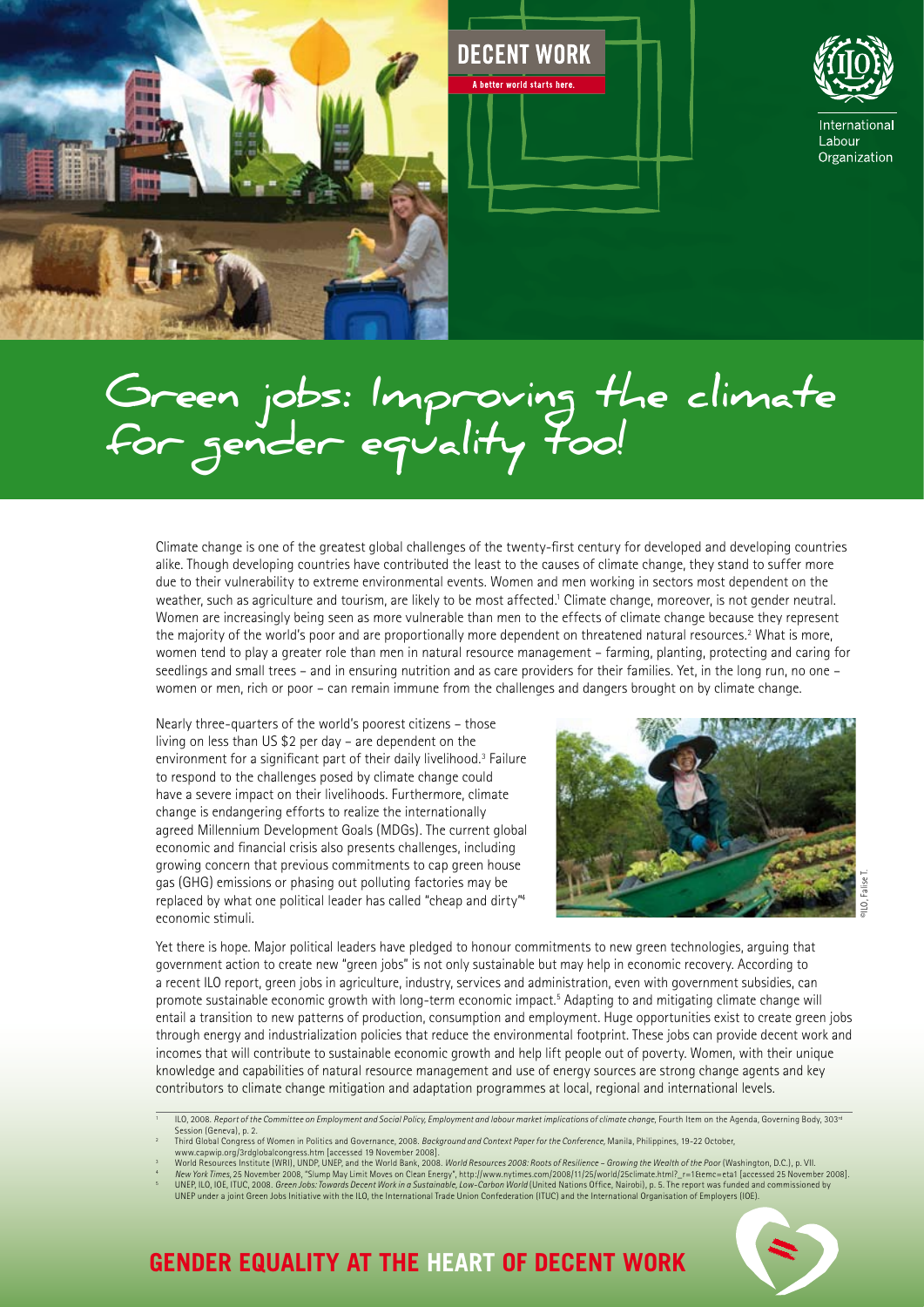The ILO's Decent Work Agenda provides for green growth including the promotion of green enterprises and green jobs; active labour market policies which combine social security for displaced workers with skills development to help enterprises and workers to adapt and seize opportunities; work that is clean and safe for workers and the environment; and respect for workers' rights that give freedom to engage in social dialogue which is key to shaping effective responses. Decent green jobs effectively link MDG 1 (End Poverty and Hunger) to MDG 7 (Ensure Environmental Sustainability), making them mutually supportive.

#### **REDTURS - PROMOTING TOURISM AND ECO-BUSINESS IN LATIN AMERICA**

In Latin America, the "Redturs" network launched in 2001 is one the first ILO-supported actions to create green jobs. Redturs helps indigenous and rural communities promote tourism and eco-business in ways that protect their cultural heritage, natural resources, ways of life and economic development while helping maintain social cohesion and their identities. The project seeks to create opportunities for decent employment for women and men in communities that are often located in remote areas with scarce opportunities for development. Redturs promotes the Fundamental rights of Indigenous and Tribal Peoples under the ILO Convention on Indigenous and Tribal Peoples, 1989 (No. 169) and provides Business Development Services, such as access to information, markets, training and exchange of experience. At the local level, Redturs helps strengthen links between networking enterprises (clusters, associations, cooperatives) operating within different communities, thereby creating profits generated by economies of scale, better forms of organization and increased representation and negotiation power for communities. In terms of value chain development, Redturs enables community groups to take a more active role in the design, organization and operation of eco-business, which gives them access to the more profi table end of the business, and which offers learning and upgrading business opportunities. As a result of ILO assistance, 300 community destinations in 13 Latin American countries have been formed, paving the way for rural development, supplemental income to reduce poverty and increased entrepreneurship.

#### **CLIMATE CHANGE AND GENDER**



Climate change effects vary among regions, generations, age, classes, income groups, occupations and gender. According to the Intergovernmental Panel on Climate Change (IPCC), the poor, primarily but by no means exclusively in developing countries, will be disproportionately affected.<sup>6</sup> Their reliance on local ecological resources, together with existing stresses on health and well-being and limited financial, institutional and human resources leave them most vulnerable and least able to adapt to the impacts of climate change. Gender differences in social and economic roles and responsibilities exacerbate vulnerability. Worldwide, women have less access than men to resources that would enhance their capacity to adapt to climate change, including land, credit,

agricultural inputs, decision-making bodies, technology and training services.7 For the vast majority of women working in the informal sector and in small enterprises, lacking capital and access to credit and information, recovering from the devastating effects of environmental disasters is nearly impossible.<sup>8</sup>

For example, when Hurricane Katrina struck the U.S. city of New Orleans in August 2005, tens of thousands of persons – the vulnerable, the elderly, persons with disabilities and the very poor – were plunged into poverty. But the hardest hit group was women, mostly African-American, who being among the most impoverished faced the greatest obstacles to survival and increased costs for transportation, health care and food.<sup>9</sup> Sudden environmental changes spell even more trouble for women, especially in developing countries. In Africa, women constitute 70 to 80 per cent of workers in agriculture<sup>10</sup> and are often the first affected and the last to find a new job.<sup>11</sup> Worldwide 46 per cent of the tourism workforce are women.<sup>12</sup>

<sup>6</sup> htergovernmental Panel on Climate Change, 2001. *Climate Change: Impacts, Adaptation and Vulnerability*, Contribution of Working Group II to the Third Assessment Report of the IPCC,<br>see: http://books.qooqle.com/books?id=E3 2008].

<sup>7</sup> Aguilar, L., 2008. Is there a connection between gender and climate change?, International Union for Conservation of Nature (IUCN), Office of the Senior Gender Adviser. Paper for presentation at the 3ª Global Congress of Women in Politics and Governance, Manila, Philippines, 19-22 October.<br>Gender Action, 2008. Gender Action Link: *Climate Change* (Washington, D.C.), http://www.genderaction.org/imag

<sup>8</sup> [accessed 19 November 2008].

<sup>9</sup> OECD, 2008. *Gender and Sustainable Development, maximizing the economic, social and environmental role of women* (Paris), pp. 73-74.

In Africa, climate change is now threatening the viability of subsistence farming and the survival of millions of rural dwellers, a vast majority, 75 per cent, are women. Hemmings-<br>Gaphihan, G., 2008. Climate Change, Subsi

Gender Action, 2008. Gender Action Link: Climate Change (Washington, D.C.), http://www.genderaction.org/images/Gender%20Action%20Link%20-%20Climate%20Change.pdf [accessed 19 November 2008].

Aguilar, L., 2008. *Is there a connection between gender and climate change?*, International Union for Conservation of Nature (IUCN), Office of the Senior Gender Adviser. Paper for presentation at the 3rd Global Congress of Women in Politics and Governance, Manila, Philippines, 19-22 October, 2008.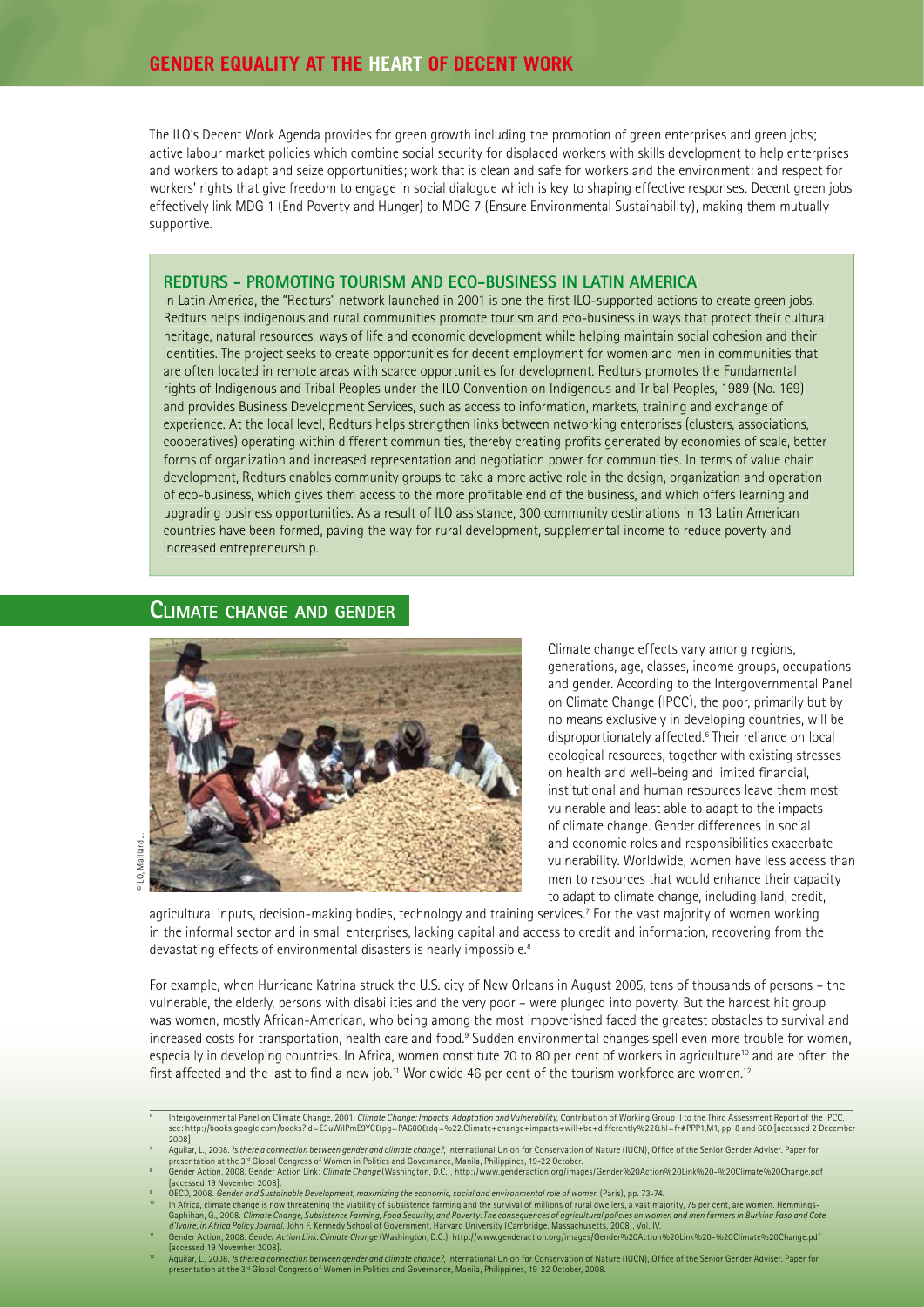

According to the United Nations Development Programme (UNDP) 2007 Human Development Report, "climate change is likely to magnify existing patterns of gender disadvantage".13 This further slows progress towards gender equality and impedes efforts to achieve wider goals like poverty reduction and sustainable development. In many countries, droughts, floods and deforestation increases work burdens for many women leaving them less time to earn income, get an education, or provide care to their families. Girls regularly drop out of school to help their mothers gather fuel wood and water. Extreme weather conditions and natural disasters also increase their exposure to infectious diseases, such as cholera and HIV/AIDS.14 Continued global warming will extend the areas affected by malaria. Conflicts driven by climate change and disasters can increase women's vulnerability to violence.

#### **DISASTER, GENDER AND ECONOMIC AND SOCIAL RIGHTS**

The London School of Economics and Political Science (LSE) analyzed disasters in 141 countries and found that gender differences in deaths from natural disasters are directly linked to women's economic and social rights. In inequitable societies, more women than men die from disasters; for example, boys are likely to receive preferential treatment in rescue efforts and both women and girls suffer more from shortages of food and economic resources in the aftermath of disasters.15

Yet, women also function as "change agents" in community natural resource management, innovation, farming and care giving and hold the key to adaptation to climate change. Responsibilities in households, communities and as stewards of natural resources position them well to developing strategies for adapting to changing environmental realities. Time and again, experience has shown that communities fare better during natural disaster when women play a leadership role in early warning systems and reconstruction. Women tend to share information related to community well being, choose less polluting energy sources, and adapt more easily to environmental changes when their family's survival is at stake.16 Women trained in early warning disaster reduction made a big difference in La Masica, a village in Honduras that, unlike nearby communities, reported no deaths during Hurricane Mitch in 1998.17 Integrating gender perspectives in the design and implementation of policies and laws also helps meet the gender-differentiated impacts of environmental degradation - shortage of water, deforestation, desertification - exacerbated by climate change.<sup>18</sup>

#### **HARDWOOD OR SOFTWOOD SEEDLINGS IN THAILAND**

In Thailand, forest officials consulted with village men of the ethnically distinct villages in the Reforestation of Denuded Forest in Khao Kho to implement a community forestry project. Men advised that they needed more hardwood tree species for commercial purposes (i.e. making furniture and woodcarvings). Three thousand hardwood seedling were provided, but were left to die. The reason was that women in that region care for the seedlings, and, as the providers for family subsistence, they preferred softwood tree species for fuel wood and fodder. No one had told nor consulted with them that the trees were coming. Women were included in a second round of consultations, as forestry officials realized the need to take into account women's and men's roles and preferences. Finally seedlings of both varieties were provided, fulfilling the needs of both women and men in the village.

Source: Wilde, V.L. and A. Vianio-Matilla, 1995. *"How Forestry can Benefi t from Gender Analysis"* in *Gender Analysis and Forestry International Training Package, Section A* (Food and Agriculture Organization (FAO), Rome), p. 4.

### **ADAPTING TO CLIMATE CHANGE**

Adapting to climate change improves the resilience of communities and people who rely on climate-dependent resources for their livelihoods. Spontaneous or planned adaptation is already happening. Most of the planned adaptation concentrates on infrastructure like coastal defences and flood protection. Water harvesting and management will also be increasingly important. In these areas labour-based methods in public works programmes could create large numbers of jobs.<sup>19</sup>

In tourism, adapting to climate change will change the ways people travel, and thus may affect employment in the sector. Labour peaks in hotels, restaurant, transport and other tourism jobs will shift.<sup>20</sup> In agriculture, still one of the largest employers in the world with 1.3 billion workers, climate change will impact water use, pollution, deforestation and biodiversity. However,

- Note, 15 Feb 2009, Nairobi, Kenya.<br>ILO, 2007. *"Limiting the suffering Working to adapt to climate change"* in *World of Work, Green Jobs: Climate change in the world of work,* No. 60, August 2007 (Turin), p 8.
- 20 Ibid.

<sup>13</sup> UNDP, 2007. *Human Development Report 2007/2008, Fighting Climate Change: Human solidarity in a divided world (*New York), pp. 81-82.<br><sup>14</sup> Gender Action, 2008. *Gender Action Link: Climate Change (W*ashington,

<sup>[</sup>accessed 19 November 2008]. 15 Neumayer, E. and T. Plümper. 2007. *The Gendered Nature of Natural Disasters: The Impact of Catastrophic Events on the Gender Gap in Life Expectancy, 1981-2002.* Available at SSRN:

http://ssrn.com/abstract=874965 [accessed 15 January 2009]. 16 Women's Environment & Development Organization (WEDO), 2007. *Changing the Climate: Why women's perspectives matter* (New York), p. 3.

<sup>&</sup>quot; Women's E-News, 25 September 2007, "Women Turn Up The Heat", www.womensenews.org/article.cfm/dyn/aid/3326/context/archive [accessed 3 December 2008].<br><sup>18</sup> Network of Women Ministers and Leaders for the Environment and UN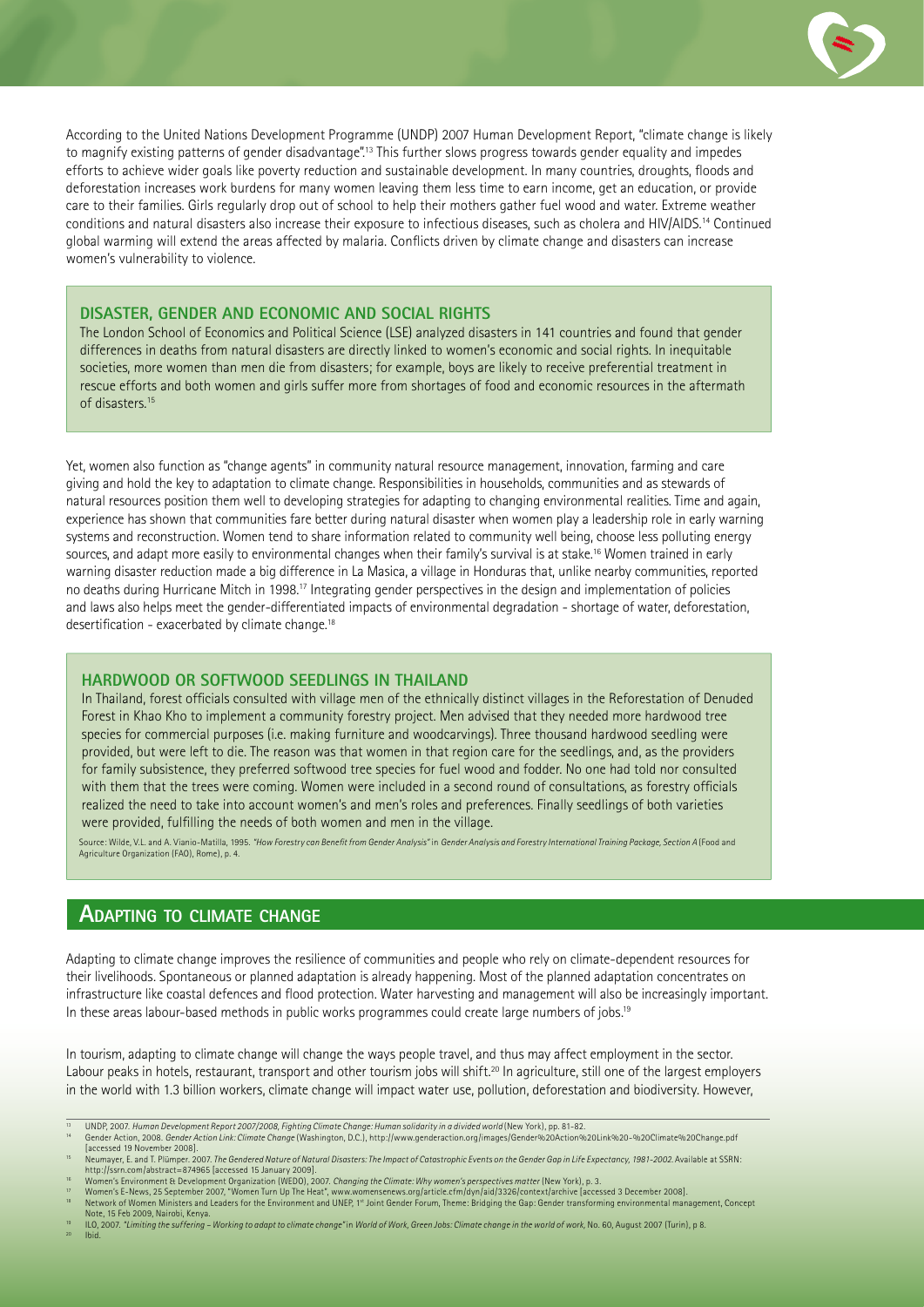there is also vast potential for the creation of new green jobs in this area.<sup>21</sup> According to the Food and Agricultural Organization (FAO), women and men are continually adapting their agricultural practices to naturally-varying climate conditions based on their specific needs, knowledge and access to resources. An FAO study found that when gender differentiated knowledge is properly understood and addressed, interventions to strengthen livelihoods and food security are more effective and efficient.

#### **FARMERS' ADAPTIVE CAPACITY AND GENDER-DIFFERENTIATED KNOWLEDGE SYSTEMS**

The floods in 2000 in the Valley of Limpopo River in Mozambique had a devastating impact on local farmers' livestock, seeds and shelters. In one region of the valley, multiple varieties of crops went extinct and farmers turned to external resources and informal networks to rehabilitate seed stocks. In another region, farmers were able to recover seeds after the flood in the lowland area because they had a practice of transferring seeds to the highlands in times of flooding. In these communities, men are responsible for the cultivation of cash crops like maize, sugar cane, rice and bananas, while women are responsible and knowledgeable about food crops like cassava, sweet potatoes, groundnuts and cowpeas. An FAO study found that reconstruction of agricultural systems and the conservation of genetic resources may be affected by gender differentiation of agricultural practices and responsibilities.

Source: FAO, 2007. People-centred climate change adaptation: Integrating gender issues, www.preventionweb.net/english/professional/publications/v.php?id=2706 [accessed 6 December 2008].

#### **GREEN JOBS IN LOW CARBON ECONOMIES**

Global efforts to tackle climate change could produce millions of green jobs, but will these jobs also be an opportunity for improving gender equality? The Green Jobs report notes that some 2.3 million women and men have found renewable energy jobs in recent years, and projected investments of US \$630 billion by 2030 would translate into at least 20 million additional jobs.<sup>22</sup> However, there is no indication of how many of these new jobs will be for women or for men. Where more data on green jobs exist, in particular on renewable energy, half of the reported jobs are to be found in developing countries, though gender differences are less obvious.

In rural areas of many developing countries there is a lack of energy services. This mainly affects women in their daily work in the home, since they are usually responsible for providing energy for the household, such as heating and cooking. Without access to convenient, affordable fuels, women may spend up to three hours a day gathering fire wood and other energy sources. Energy on the other hand may also be a starting point for income-generating activities.<sup>23</sup>

Probably the best-known example that combines renewable energy, jobs and skills training is the Grameen Shakti (GS) microloans initiative in Bangladesh. GS has helped to install more than 100,000 solar home systems in rural communities, creating employment opportunities while also empowering women and local youth. Shakti has trained over 5,000 women as solar PV technicians and maintenance workers. Many more jobs are created indirectly as solar systems enable local entrepreneurs to start up new businesses such as community TV shops, solar-charged mobile phone centres and electronic repair shops. GS is aiming to create 100,000 jobs in renewable energy and related businesses.24



Although little firm data exists, it is thought that a large percentage of workers involved in recycling and waste management are women. The Green Jobs report cautions that many existing recycling jobs cannot be considered green because they cause both pollution and health hazards and don't represent decent work. However, it also says that a national cooperative movement in Brazil is pioneering efforts to improve recycling jobs. Efforts to organize the scrap collectors who collect the recyclable material into a national cooperative movement with 500 cooperatives and 60,000 women and men scrap collectors has led to an increase of 30 per cent in income and the doing away of some middlemen who may be using unscrupulous practices.<sup>25</sup>

UNEP, ILO, IOE, ITUC, 2008. *Green Jobs: Towards Decent Work in a Sustainable, Low-Carbon World* (United Nations Office, Nairobi), p. 11.<br>Ibid, p. 14.

lbid, p. 14.<br>
Gramen Shakti, see www.gshakti.org and D. C. Barua, 2008. Creating green jobs through renewable energy technologies in rural Bangladesh presented at the Research Conference: Green<br>
Gramen Shakti, see www.gsha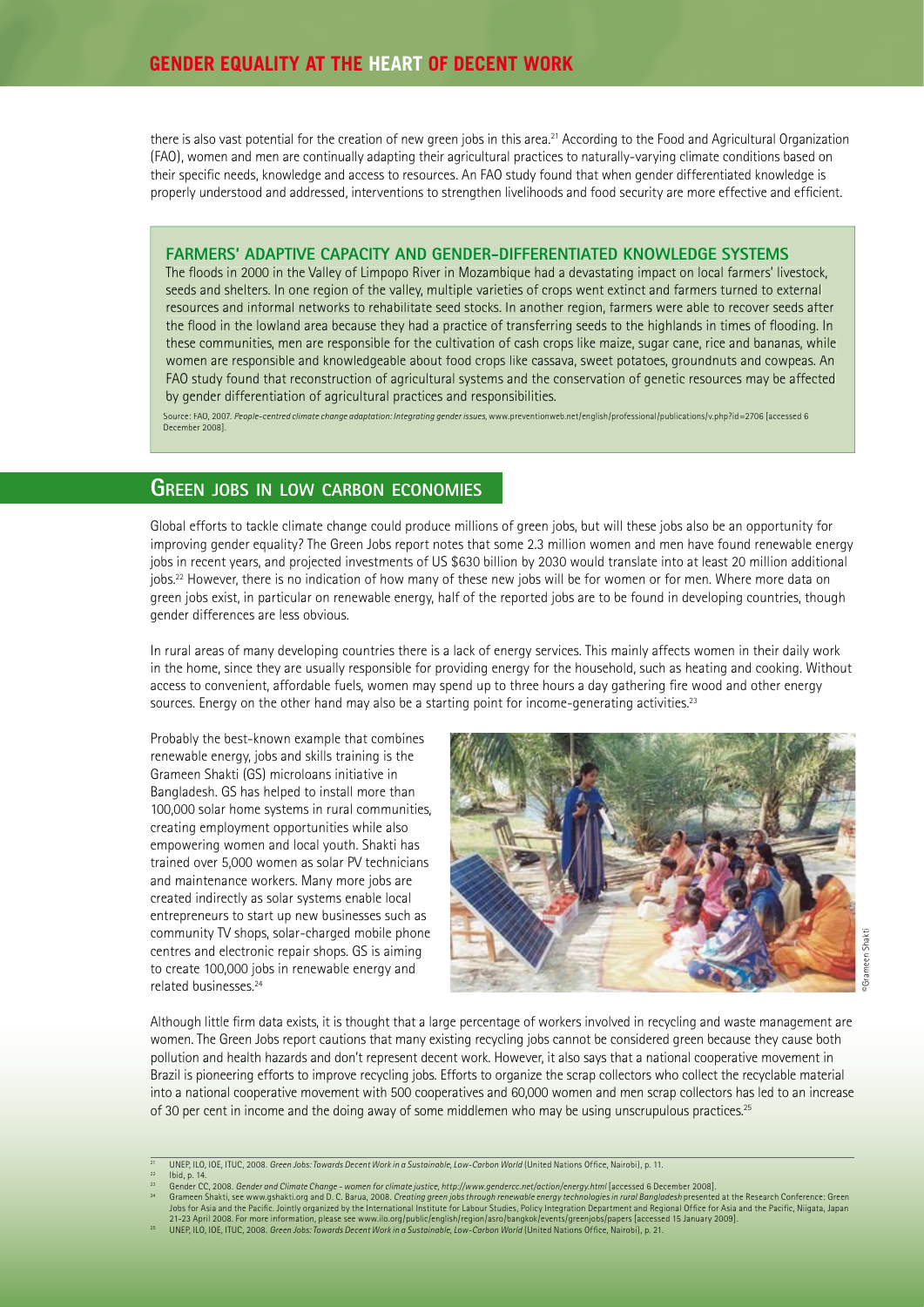



The Kinawataka Women's Development Initiatives in Uganda is an example of green recycling where the non-profit organization located in the suburbs found a way of turning used plastic straws, bags and other non-biodegradable waste items that were clogging drainage systems and contaminating the soil into a profitable enterprise. The women turn the waste items into useful products such as handbags, earrings, bags, belts and mats. Recent training in record keeping, organizing exhibitions and advertising provided by the ILO's Women's Entrepreneurship Development and Gender Equality Programme (WEDGE) helped improve the business' bottom line and provide worldwide recognition of their fashionable products.<sup>26</sup>

#### **CARBON FOOTPRINTS – THE GENDER DIFFERENCE**

Women have a smaller carbon footprint than men due to different consumption patterns and lifestyle of women and men. This holds true regardless of whether they are rich or poor.27 In OECD countries, for example, women are also more likely to recycle, buy organic food and eco-labelled products and place a higher value on energy-efficient transport. They make more ethical consumer choices, paying closer attention to issues including child labour and sustainable livelihoods and are more apt to buy socially labelled goods such as *Fairtrade.*28 In Sweden, a recent study found that women use public transportation, even in households with cars, more often than men, while men more often travel in their own car and for greater distances.<sup>29</sup>

The OECD also found that from the age of 15, girls tend to have higher levels of concern for the environment and a greater sense of responsibility for sustainable development than boys. For mitigating climate change, women propose more comprehensive approaches than men, and tend to focus more on lifestyle and behavioural changes to reduce greenhouse gas emissions and are more sceptical then men that technology will solve the problem of global warming.30 However, women on the whole currently have limited power and influence to affect public policy on climate change and environmental issues.



#### **THE INTERNATIONAL COMMUNITY'S RESPONSE TO CLIMATE CHANGE**

The United Nations Framework Convention on Climate Change (UNFCCC) is the key international legal framework for responding to climate change. Adopted at the Earth Summit in Rio de Janeiro in 1992, its aim is to stabilize greenhouse gas (GHG) concentrations in the atmosphere to prevent dangerous anthropogenic interference<sup>31</sup> with the climate system while allowing development to take place. The Convention entered into force in 1994 and has currently 192 parties. Another major international agreement is the 1997 Kyoto Protocol, which establishes legally binding targets for reductions in GHG emissions by industrialized countries. However, neither the Kyoto Protocol nor the UNFCCC mention women or gender. None of the existing climate change finance mechanisms respond to the specific needs of women, including the climate change convention's carbon trading mechanisms or the Adaptation Fund.32 Current attempts to renew existing international accords on climate change are expected to include guidelines aimed at gender equitably addressing the specific needs of women and men.

# **ILO RESPONSES AND PARTNERSHIPS**

The ILO launched the *Green Jobs Initiative* jointly with the United Nations Environment Programme (UNEP), the International Trade Union Confederation (ITUC) and the International Organisation of Employers (IOE) in 2007. The initiative supports a concerted effort by governments, employers and trade unions to promote just transitions to environmentally sustainable jobs and development in a climate-challenged world. Work under the Green Jobs Initiative so far has focused on collecting evidence and examples of green jobs creation, resulting in a major comprehensive study on the impact of an emerging green economy on the

- 27 OECD, 2008. *Gender and Sustainable Development, maximizing the economic, social and environmental role of women,* (Paris), p. 65. According to the OECD, "sustainable consumption is using resources in a way that minimises harm to the environment while supporting the well-being of people".
- 28 Ibid, p. 66
- 
- <sup>29</sup> Ibid.<br><sup>30</sup> Ibid, p. 66 and 74.

<sup>26</sup> ILO, 2008. *Voices of Women Entrepreneurs in Ethiopia, Tanzania, Uganda and Zambia* (Skills and Employability Department/ILO Women's Entrepreneurship Development and Gender Equality (WEDGE), Boosting Employment through Small Enterprise Development (EMP/SEED), Geneva), pp. 40-41

<sup>&</sup>lt;sup>31</sup> That is, interference of human origin. The text of the Convention is available at http://unfccc.int/essential\_background/convention/background/items/2853.php [accessed 15 January 2009].<br><sup>32</sup> UNDP, 2008. "Women as Emer http://content.undp.org/go/newsroom/2008/november/women-as-emerging-stakeholders-in-poznan-climate-change-negotiations.en?categoryID=349421&lang=en [accessed 26 November 2008].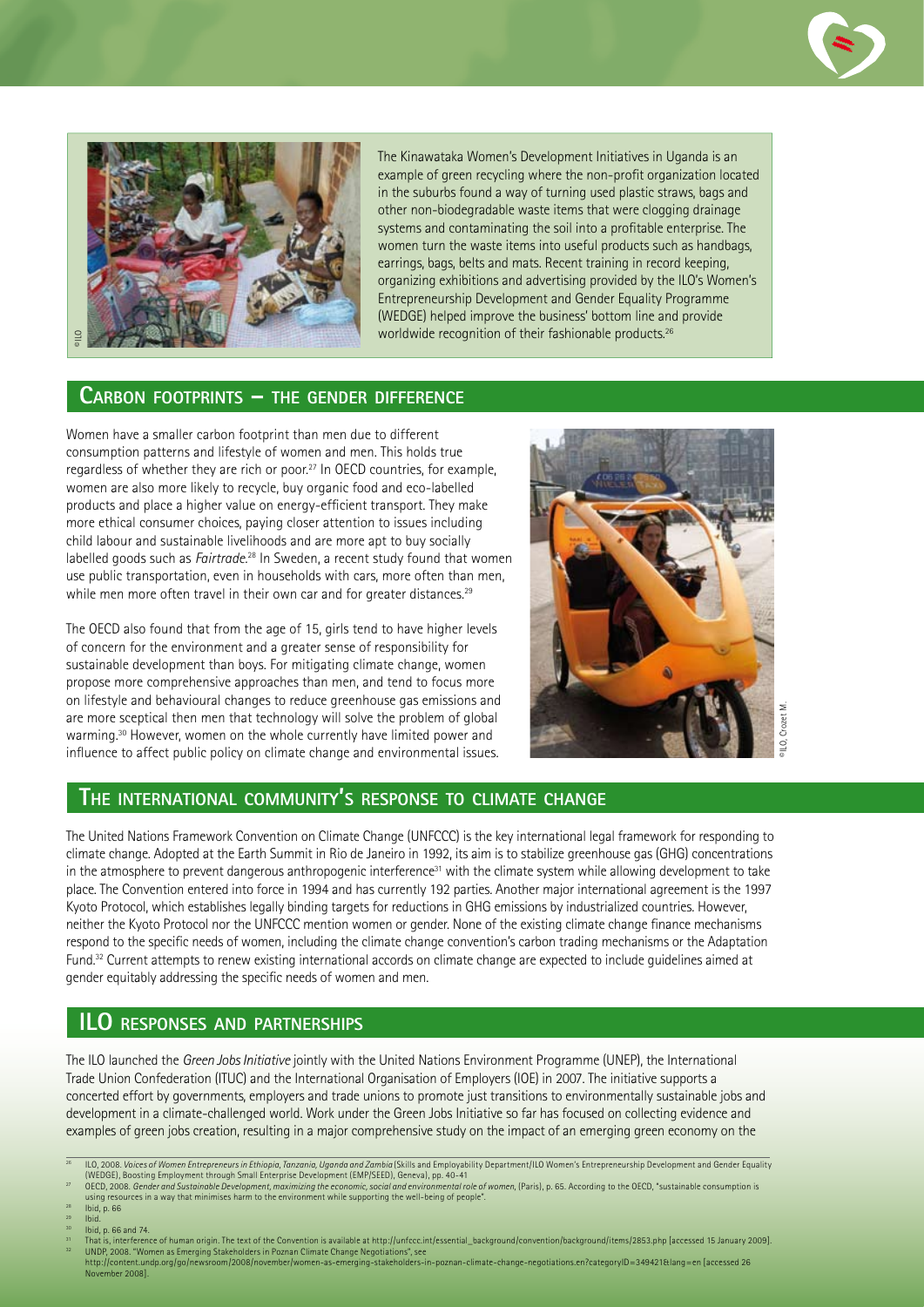world of work. The second phase of the project aims to give assistance in policy formulation and implementation through active macro-economic and sectoral assessment of potential green jobs creation.

The ILO's main unit working on the Green Jobs Initiative is the Policy Coherence Group in the Integration and Statistics Department (INTEGRATION). This department pursues the ILO's Decent Work and fair globalization Agenda from an integrated perspective. Current work is organized around four thematic areas that call for greater policy coherence: Fair globalization, the global poor and informality, macro-economic policies for decent work, and issues related to climate change.

The ILO has a long history of involvement in crisis response. The ILO's International Programme on Crisis Response and Reconstruction (ILO/CRISIS) works with other UN and national and international agencies to influence the design and implementation of major policies and programmes for crisis response. ILO/CRISIS helps raise the visibility of employment and decent work issues in post-crisis recovery and reconstruction operations. Among the strategic partnerships and international platforms formed for crisis response includes joining forces with different UN agencies involved in crisis (UNDP's Bureau for Crisis Prevention and Recovery Overview (UNDP/BCPR), United Nations High Commissioner for Refugees, FAO and others) in the framework of the Inter-Agency Standing Committee Cluster Working Group on Early Recovery (IASC CWGER), chairing the Steering Committee of the International Recovery Platform, and cooperating with the World Bank's Global Facility for Disaster Reduction and Recovery (GFDRR). The ILO provides tools and guidance material and operational support such as the Livelihood Assessment Toolkit, developed jointly with the FAO under the framework of the CWGER.33



©ILO, Crozet M.PILO, Crozet

In early 2008, the Ministry of Labour and Employment of Bangladesh with support of the ILO, conducted an assessment following Cyclone Sidr (2007). A proposed ILO strategy for early and decent employment recovery in the four worst affected districts – Barguna, Bagerhat, Patuakhali and Pirojpur – where approximately 250,000 households or 25 per cent of all households in these areas, some 325,000 workers, and survivors lost their livelihoods – focused on a set of rehabilitative actions needed to quickly restore livelihoods, set the basis for local economic recovery and job creation, while improving the resilience of the most vulnerable people to the shocks of natural events that recur in these disaster-prone areas. Female headed household, making up some 10 to 12 per cent of households, are among the groups targeted for external support.34

Following the tropical storm in the northeast region of Haiti in 2004, ILO, UNDP and World Food Programme (WFP) have been working closely with the Government of Haiti within the framework of a job creation programme in Gonaives. This programme focuses on the prevention of natural disasters through employment-intensive approaches, executing projects to maximize income for the local population. After a successful initial phase funded by ILO and UNDP, a second project was launched in June 2007, focusing some of its work on environmental conservation and disaster risk mitigation.

#### **UN DELIVERING AS ONE**

Within the UN's "Delivering as One" approach, the response to climate change is a major theme. A recent document prepared by the United Nations System Chief Executives Board for Coordination (CEB) and presented at the UN Climate Change Conference in Poznan, Poland in December 2008 provides an overview of activities undertaken by the UN system entities in key climate change-related areas in support of national endeavours and in furtherance of the implementation of mandates received through the UNFCCC and other intergovernmental bodies. In addition, the document summarizes a framework for action to provide coordinated support to the efforts of Member States at national, regional and global levels in tackling climate change.<sup>35</sup> Given its mandate, constituency and expertise, the ILO can play a major role at international and national levels in a system-wide approach especially through Decent Work Country Programmes (DWCPs).

In 2008 the ILO, through ILO/CRISIS, has provided technical assistance to governments and social partners in undertaking various post-disaster comprehensive Joint Damage, Loss<br>and Needs Assessments (Pakistan, Bangladesh, M development partners in the framework of the Post-Disaster Needs Assessment platform.

<sup>&</sup>lt;sup>34</sup> ILO, 2008. *Preliminary assessment of the impact on decent employment and proposed recovery strategy, focusing on non-farm livelihoods (Geneva).<br><sup>35</sup> Gateway to the UN's Systems Work on Climate Change, "Acti*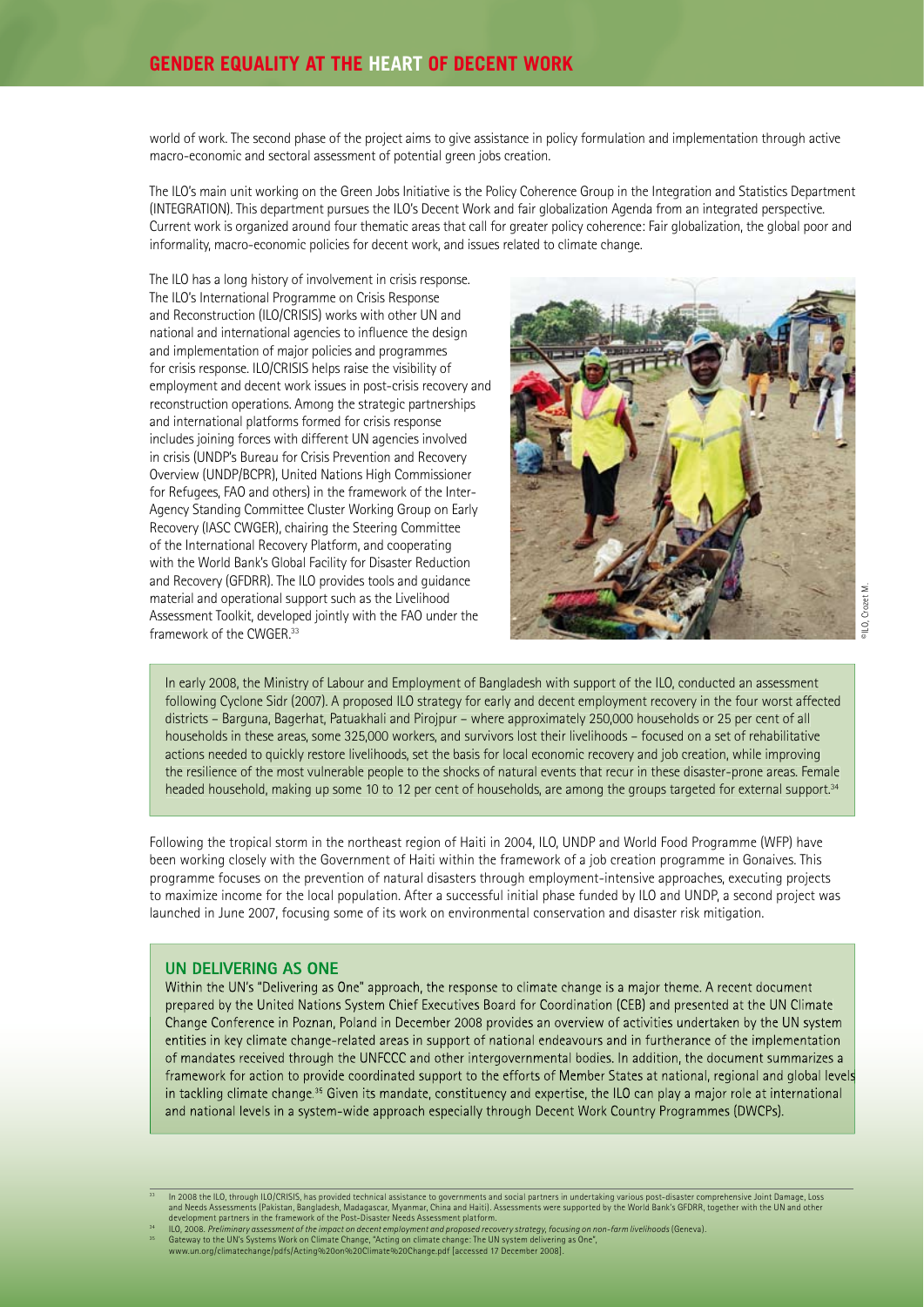

# **WHAT CAN BE DONE?**

Any response to climate change should be mainstreamed into national, sectoral and local development strategies. ILO constituents play a vital role in this process and are major stakeholders in the outcomes. Ensuring the recognition of the role of employers' and workers' organizations rests on the foundations of international labour standards especially on freedom of association and the promotion of mechanisms for social dialogue. In a number of countries dialogue at the workplace has built on mechanisms established to promote safe working conditions. Both adaptation and mitigation policies will need to include strategies for enhanced social protection, enterprise development and employment generation. The impact of climate change itself and of adaptation and mitigation policies will also have different effects on working women and men.

Social dialogue and involvement of the social partners can be promoted through:

• Ratifying and implementing key ILO conventions: Freedom of Association and Protection of the Right to Organize, 1948 (No.87); Right to Organize and Collective Bargaining, 1949 (No. 98).

Greater stakeholder involvement and conflict resolution can be encouraged on the basis of:

• ILO Convention on Indigenous and Tribal Peoples, 1989 (No. 169).

Actions to minimize vulnerability:

Identification and implementation of programmes to support education and training initiatives that will facilitate the development of the skills necessary for the creation of new green jobs and a just transition for workers who will lose their "old" jobs.



- Implementing the Human Resources Development Recommendation, 2004 (No. 195) provides guidelines that assist governments, employers and workers put into effect education, training and lifelong learning policies and programmes for the 21<sup>st</sup> Century.
- Ratifying and implementing the Vocational Rehabilitation and Employment (Disabled Persons) Convention, 1983 (No. 159) and applying the Vocational Rehabilitation (Disabled) Recommendation, 1955 (No. 99).
- Implementing the Job Creation in Small and Medium-sized Enterprises Recommendation, 1998, (No. 189).<sup>36</sup>

Actions to promote climate change adaptation and mitigation:

- Tapping into the vast knowledge and natural resource management abilities of women when devising adaptation and mitigation policies and initiatives for climate change.
- Mainstreaming gender perspectives into international and national policies.
- Ensuring that women and men participate in decision- and policy-making processes.
- Promoting participatory approaches in local and community planning activities.
- Creating opportunities at the national and local level to educate and train women on climate change, stimulate capacity building and technology transfer and assign specific resources to secure women's equal participation in the benefits and opportunities of mitigation and adaptation measures.
- Gathering new sex-disaggregated data and gender analysis in key sectors such as agriculture, tourism, forestry, fishing, energy and water usage to further understand how climate change impacts on women's lives.



©ILO, Crozet M.

36 ILO, 1998. *Job Creation in Small and Medium-Sized Enterprises,* Guide to ILO Recommendation No. 189 (EMP/SEED, Geneva).